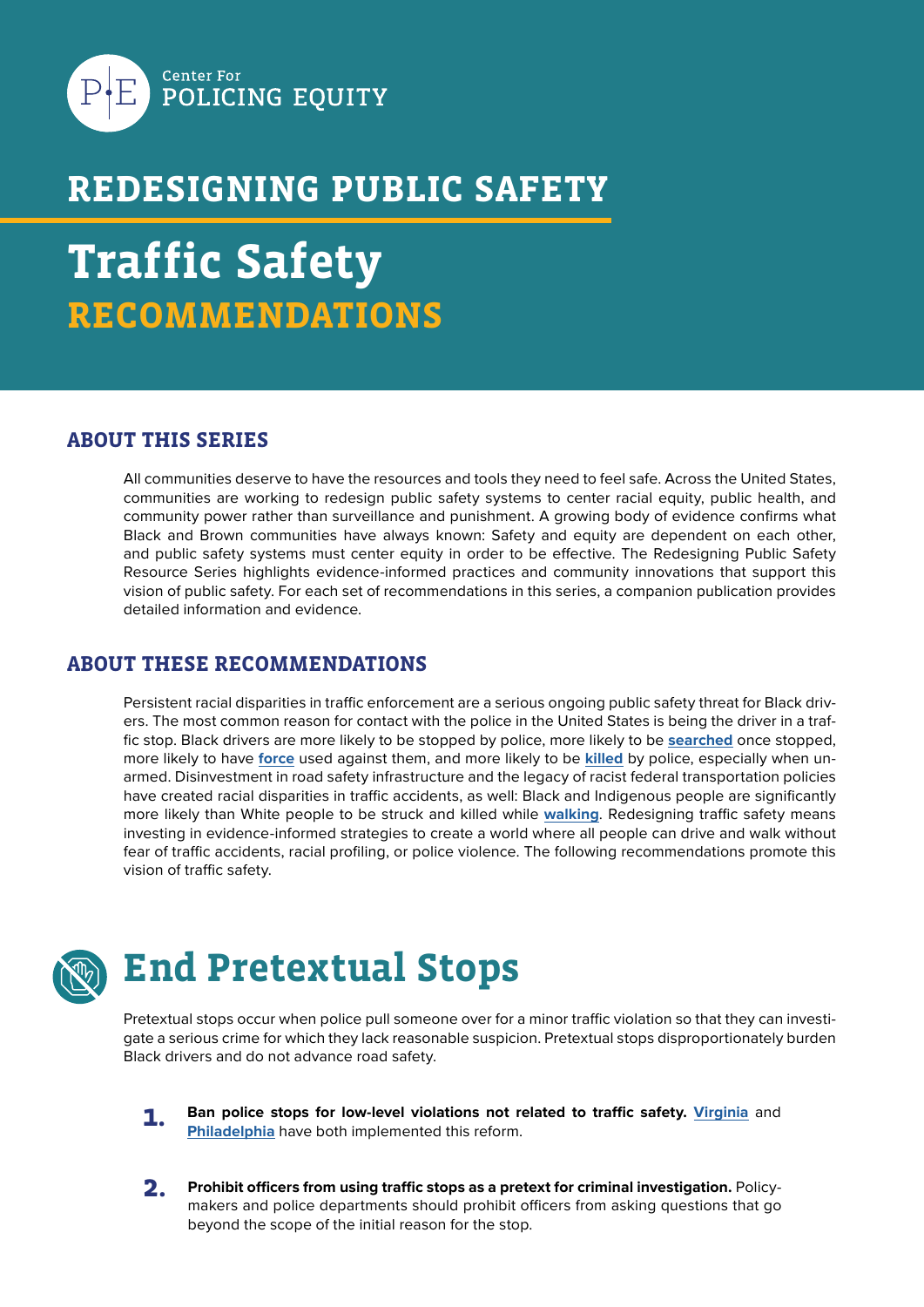**Prohibit searches based on the driver's consent** unless officers have independent cause for search. **3.**

**Document and regularly analyze all recorded reasons for stops and searches.** Police departments should require officers to record a narrative description of the justification for each stop and search they conduct. These reports should be analyzed on a daily basis (e.g., by supervisors) to make sure that stops are supported by reasonable suspicion or probable cause and are consistent with department policy. **4.**

#### **Invest in Public Health Approaches to Road Safety**

Public health strategies for road safety focus on creating environments that lead to safe behavior. A strong body of evidence shows that these approaches can reduce traffic accidents.

**Invest in equitable infrastructure to reduce traffic accidents,** such as traffic calming devices, longer yellow lights, road friction management programs, additional turning lanes, additional walking bridges, integration of livable spaces with parks and sidewalks, and improved road conditions. Infrastructure plans should prioritize historically disinvested neighborhoods.



**Expand new safety technology to reduce traffic accidents,** such as by mandating that new cars include advanced driver assistance features and supporting access to programs that use technology to prevent drunk driving.

## **Limit Use of Fines and Fees**

Fines and fees for traffic violations disproportionately burden low-income, Black, and Brown people, often trapping people who are unable to make initial payments in cycles of punishment and debt. In some communities, revenue from traffic tickets is used to fund city government and police departments themselves, creating an incentive to issue tickets in order to generate revenue rather than protect road safety.

- **End financial conflicts of interest in traffic enforcement.** No money collected from fines, fees, or property seized during traffic stops should go to law enforcement agencies, police certification bodies, or basic government operating costs. **7.**
- **8.** End debt-based driver's license suspensions for debt or failure to appear in court through changes to state law as well as local driver's license restoration programs.
- **Address financial barriers to meeting equipment and paperwork standards.** Imposing financial penalties on people who cannot afford required registration fees or equipment repairs deepens patterns of inequity and does nothing to improve road safety. State and local policymakers should instead explore opportunities to help people correct equipment and paperwork issues. **9.**
- **Adopt income-based repayment for traffic tickets.** Traffic courts should have the power to waive fines and fees entirely when a person cannot pay. In addition, states should allow people to request reduction of traffic ticket fines either in person or online. **10.**

**<sup>5.</sup>**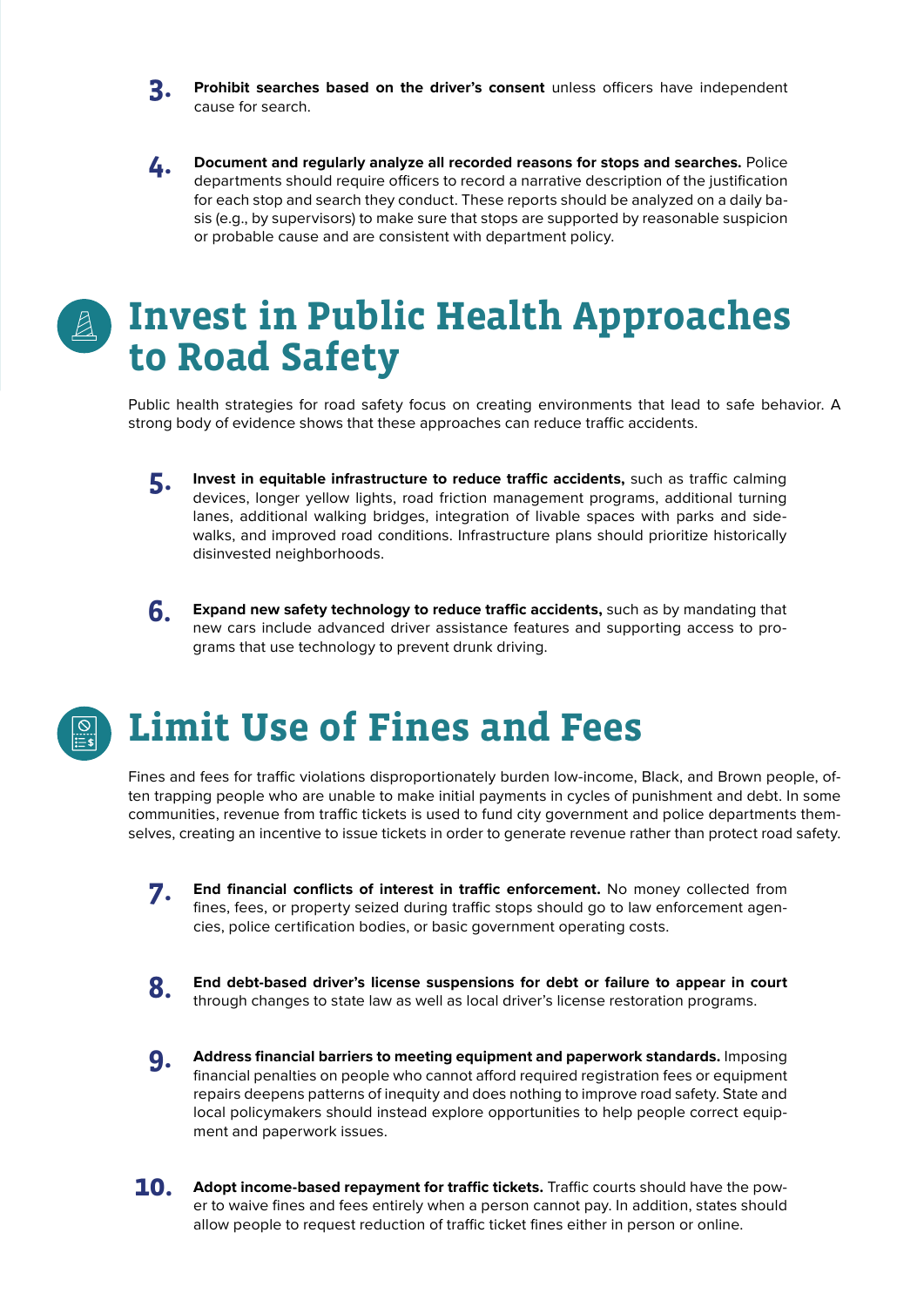#### **Pilot Alternatives to Armed Enforcement**

As communities reconsider the role of police in traffic stops, they are developing new, unarmed options for traffic enforcement, including non-police response systems for low-level traffic violations that do not threaten road safety.

**Pilot non-police alternatives for low-level traffic offenses that do not threaten road safety.** Berkeley, California, and Brooklyn Center, Minnesota, for example, are developing traffic enforcement alternatives for these situations. Cities should require data collection on all traffic enforcement, whether done by police or not, and should regularly analyze these data to ensure that racial disparities are not replicated or worsened in non-police systems. **11.**

#### **Are automated traffic enforcement systems good alternatives to police enforcement?**

Hundreds of communities in the United States use red-light cameras or speed cameras to automatically enforce traffic laws. These cameras capture the license plates of cars speeding or running red lights, and a ticket is mailed to the owner of each photographed car at a later date.

**Red-light camera programs are not a promising alternative to police enforcement, and they should end.** Studies have found that **[red-light camera enforcement](https://www.dcpolicycenter.org/publications/predominately-black-neighborhoods-in-d-c-bear-the-brunt-of-automated-traffic-enforcement/)** and **[red](https://features.propublica.org/driven-into-debt/chicago-ticket-debt-bankruptcy/)[light camera ticket debt](https://features.propublica.org/driven-into-debt/chicago-ticket-debt-bankruptcy/)** disproportionately burden Black drivers. Evidence of a public safety benefit is weak: Crashes resulting from running a red light account for less than 3% of traffic fatalities. Studies on red-light-running crashes have had mixed results: Some have found that cameras **[increase crashes](https://digitalcommons.unf.edu/cgi/viewcontent.cgi?article=1053&context=fphr)**, while others show **[decreases](https://www.fhwa.dot.gov/publications/research/safety/05048/05048.pdf)** or **[no](https://papers.ssrn.com/sol3/papers.cfm?abstract_id=3078079) [significant effect](https://papers.ssrn.com/sol3/papers.cfm?abstract_id=3078079)**.

Evidence suggests that speed cameras do reduce road traffic collisions. A **[review of re](https://www.cochranelibrary.com/cdsr/doi/10.1002/14651858.CD004607.pub4/abstract?cookiesEnabled)[search](https://www.cochranelibrary.com/cdsr/doi/10.1002/14651858.CD004607.pub4/abstract?cookiesEnabled)** showed that speeding cameras are consistently associated with fewer crashes resulting in death or serious injury, with most studies reporting reductions of 30% to 40%. However, speed cameras also pose significant concerns related to racial equity and due process. As a result, **use of speed cameras should be considered only in the context of a holistic, racial-justice-focused redesign of traffic enforcement.** At a minimum, speed camera programs should:

- place cameras only at locations with crash histories and with community consent;
- $\bullet$  be operated by a government agency rather than police or private contractors, to prevent conflicts of interest;
- have strong due process protections, including effective appeals processes and requirements that tickets be issued within a certain timeframe; and
- prohibit sharing of traffic camera data and license plate reader data with police or immigration officials.